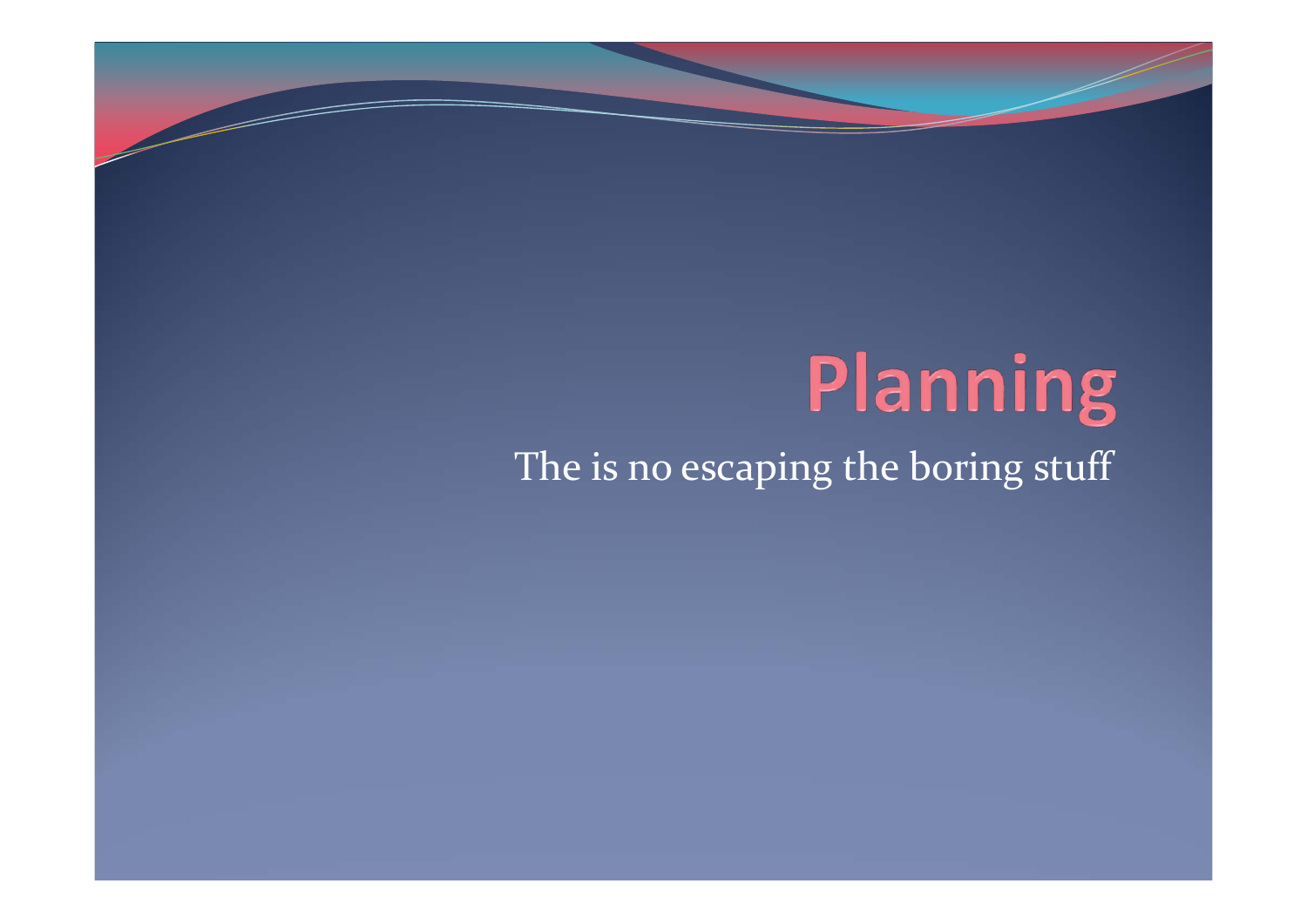## Choosing to be Responsive

- The first solution strategy should not be technology selection
- How do we know which technology to select?
- The first step with any responsive project should be to determine whether embarking on the project makes any sense at all.
	- Not everything is suitable for being responsive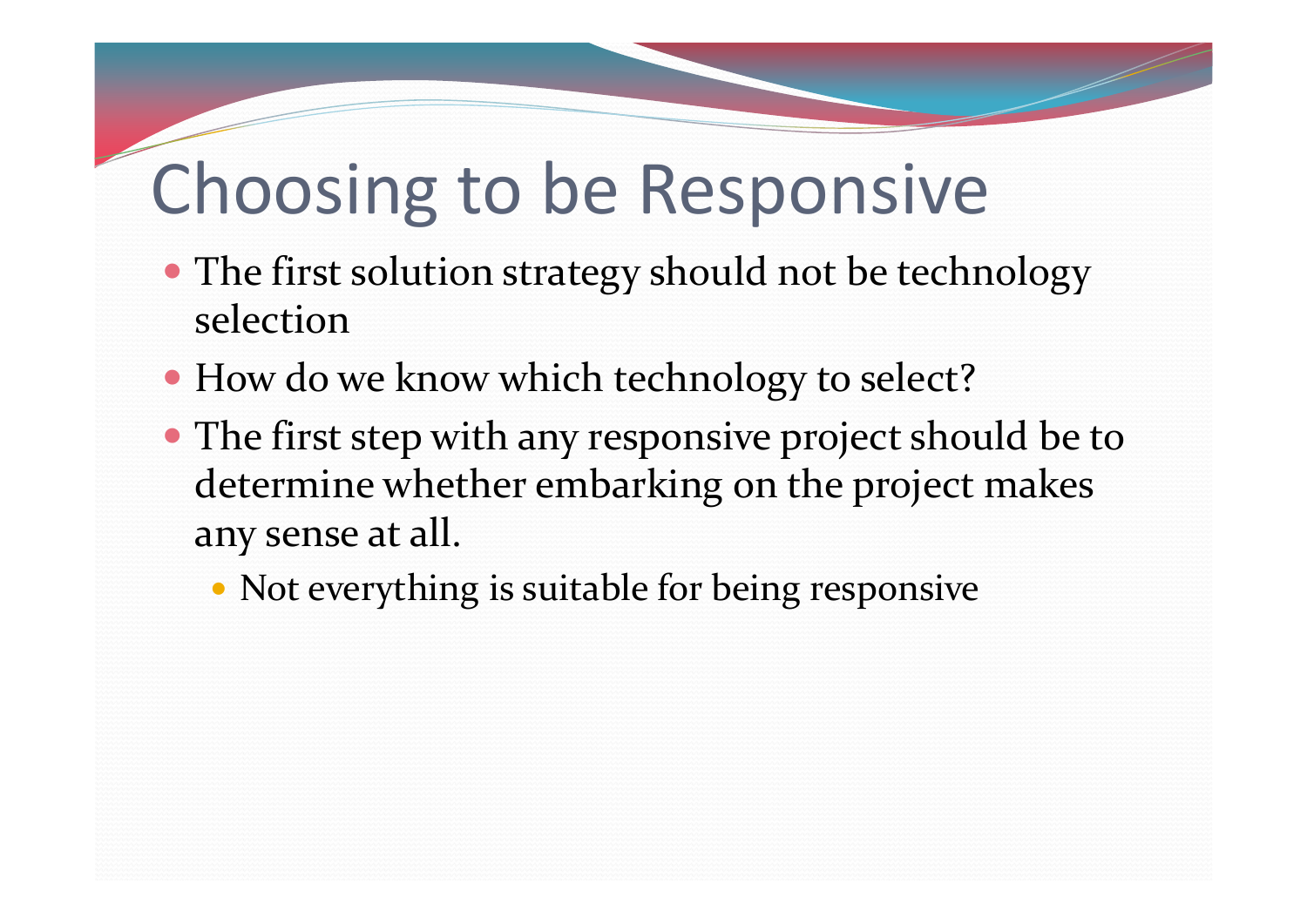# Consideration for Responsive Sites

- So, should you build a responsive site? The short and boring answer is:
	- It depends.
- Before you decide, there are several factors to consider:
	- Performance
	- Context
	- Content negotiation
	- Time investment
	- Support
	- Advertising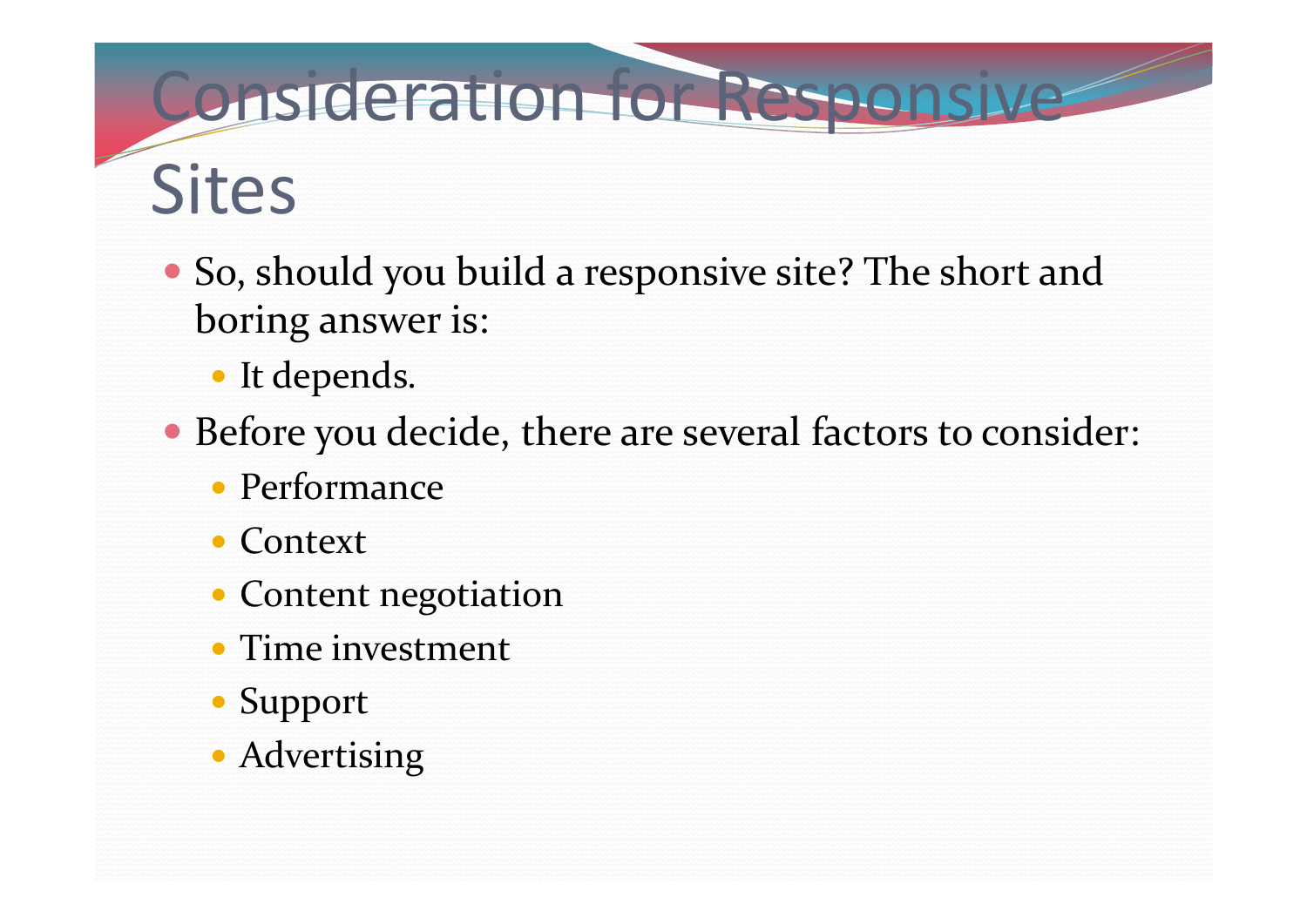# Performance

- Performance is an integral componen<sup>t</sup> of the user experience. What makes sense in terms of performance on one device or on one kind of network may not apply on another device.
- If you are not careful about how you build your site, this can result in a site that is incredibly bloated and slow.
	- You may (inadvertantly) optimize for one <sup>p</sup>latform over others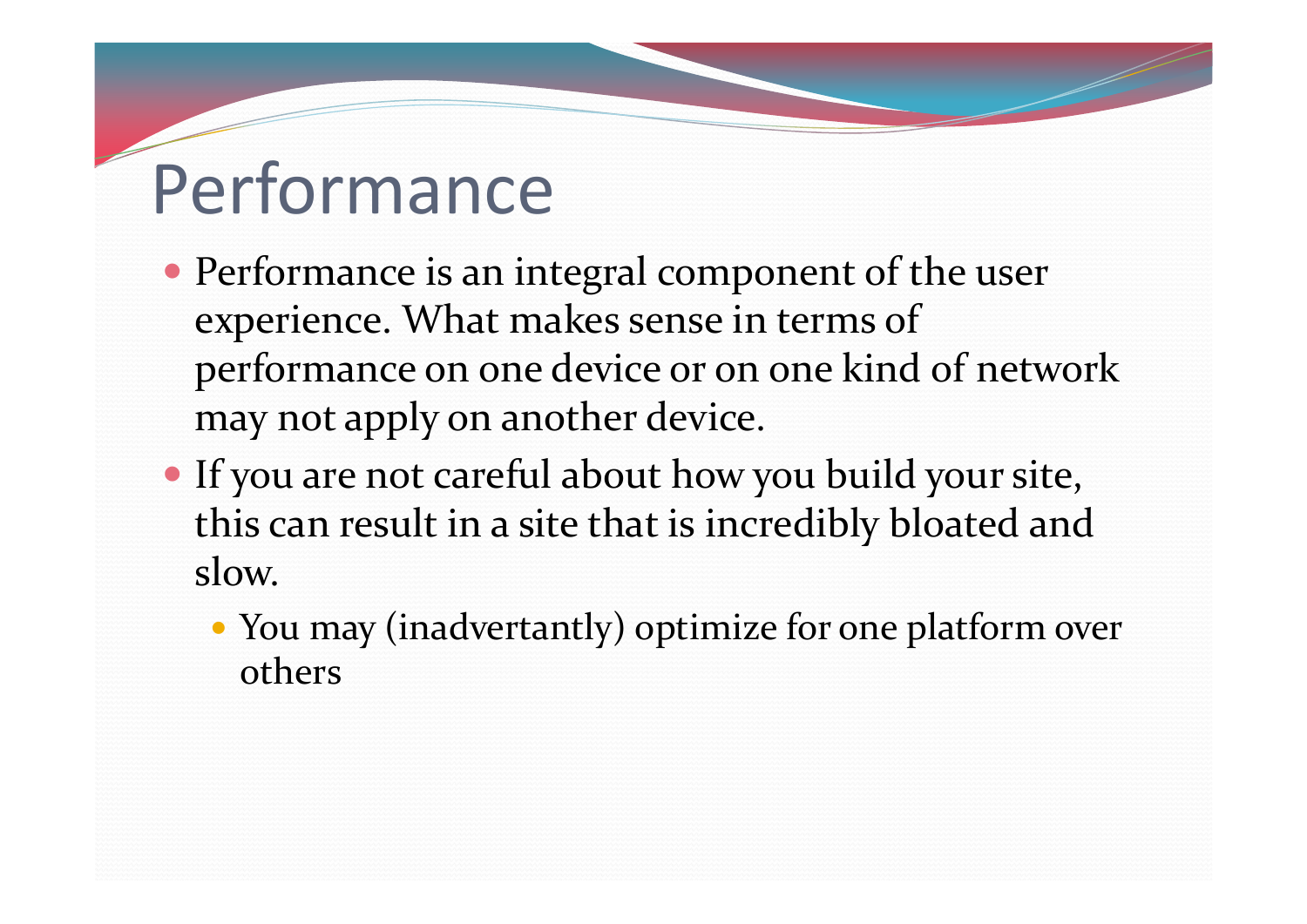#### **Context**

- The user experience on your site will vary depending on context. Different devices can be used for different tasks and in different environments. Mobile, in particular, can be used much differently than, say, <sup>a</sup> desktop computer.
- For Example (Geo)Location Based Servicing (LBS) is more prevalent on Mobile devices that desktop
	- Hollywood Bowl
	- Disney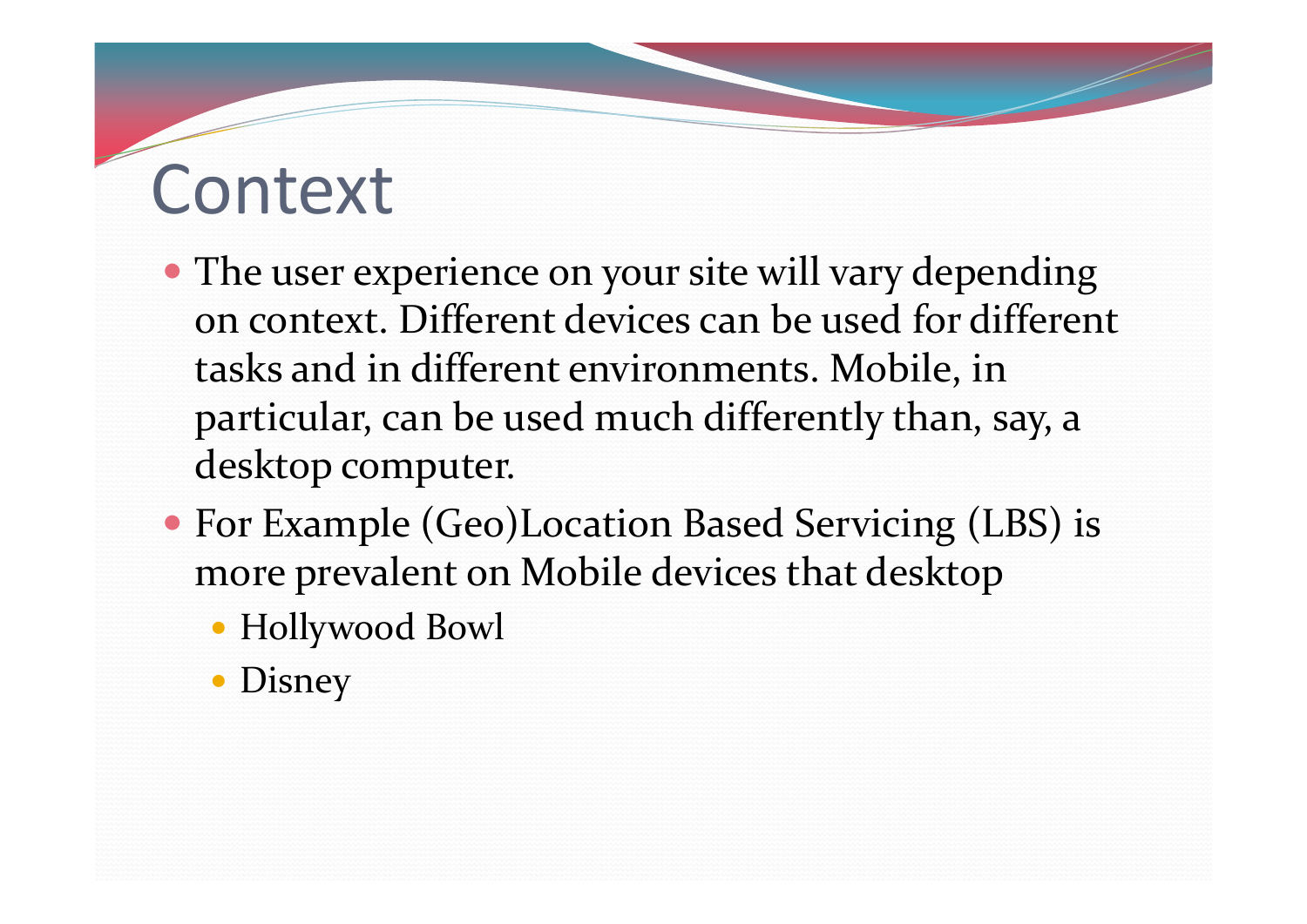### Content Negotiation

- You might also choose to reorganize or restructure the content of your site.
- For Example, <sup>a</sup> page has <sup>a</sup> large primary column and an aside.
	- If you made the layout one column, the side column would be pushed below everything in the primary column.
	- That's not always what you want. In many cases, the content in that side column may be far more important than the content toward the bottom of the primary column. If you don't reorder the content, that hierarchy will be lost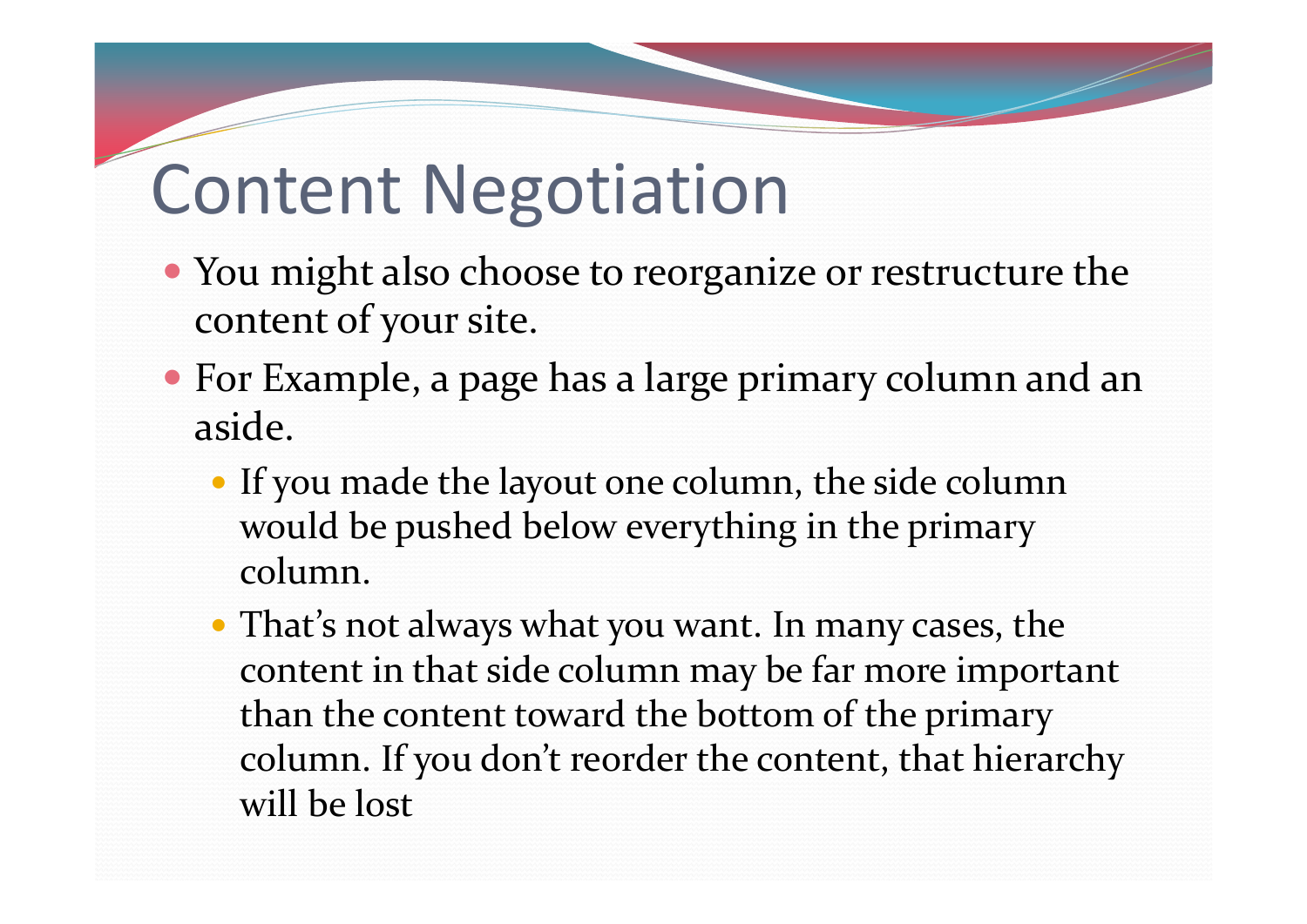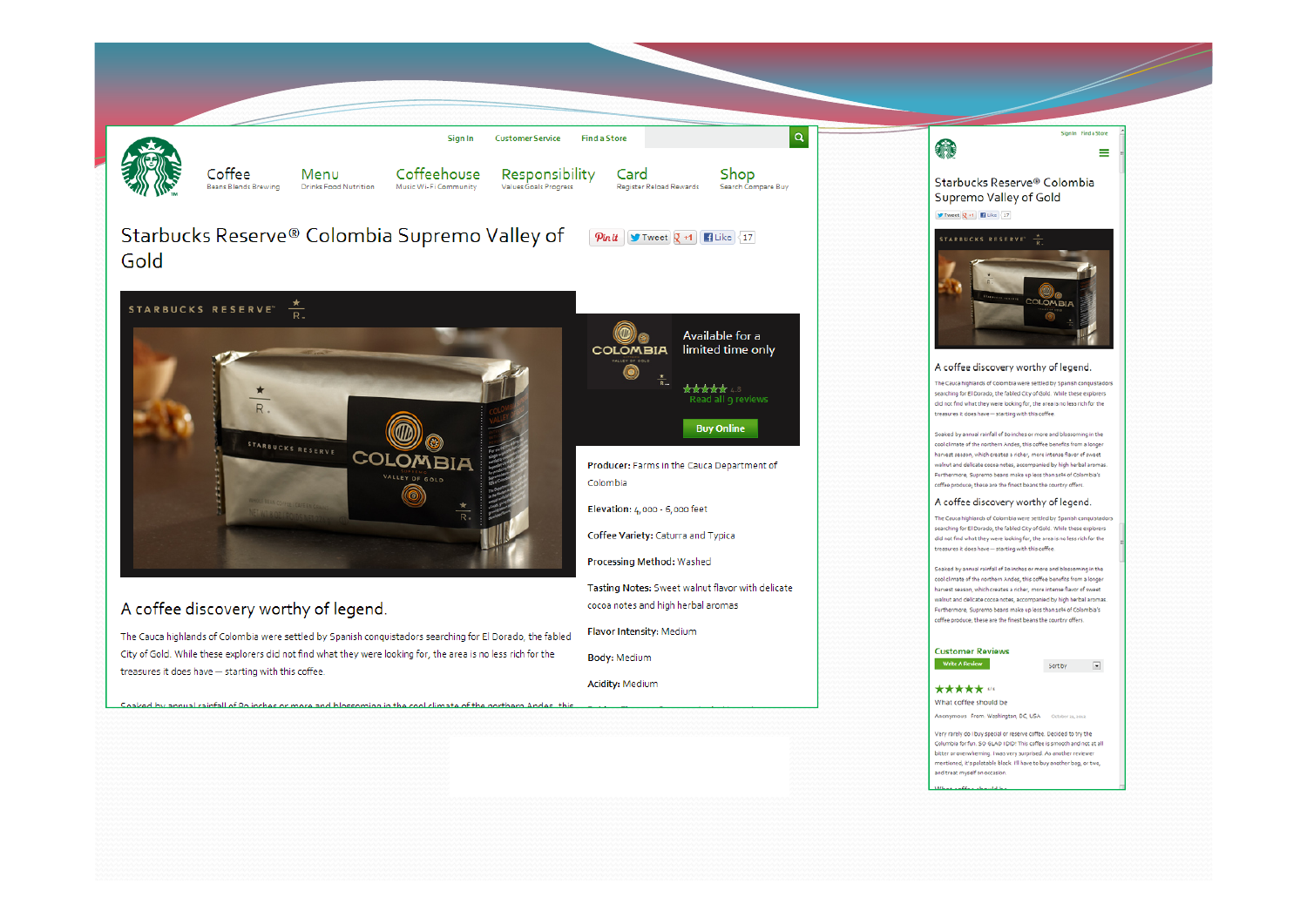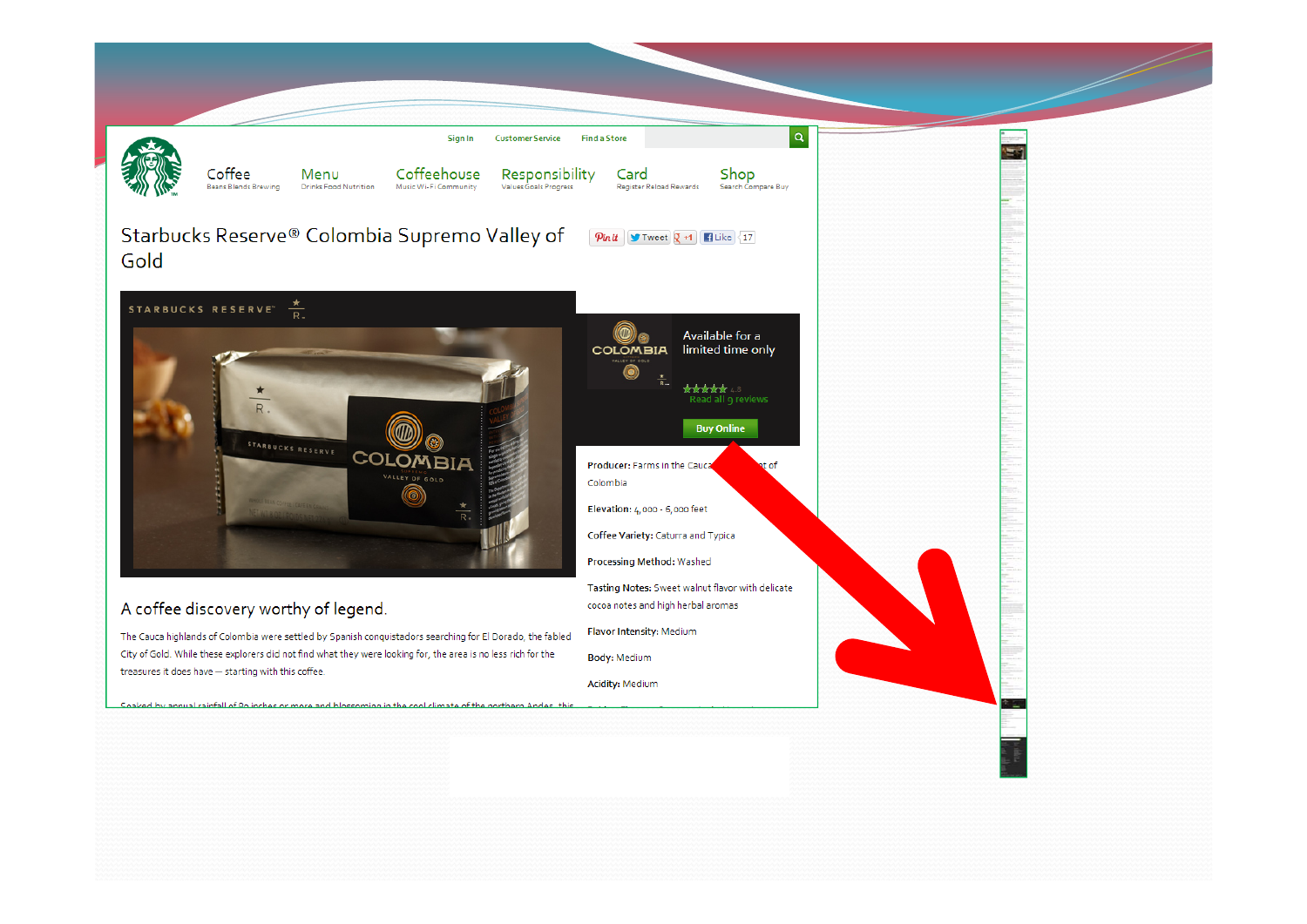## Time Investment

- A responsive approach typically, and probably not surprisingly, requires <sup>a</sup> greater investment of time up front than <sup>a</sup> nonresponsive approach.
- Although we want to be Device Agnostic, in the real world you are considering numerous devices with varying capabilities and that takes time. You need to take stock of
	- what devices exist,
	- what devices to support, and
	- how someone using <sup>a</sup> particular device might want to interact with your content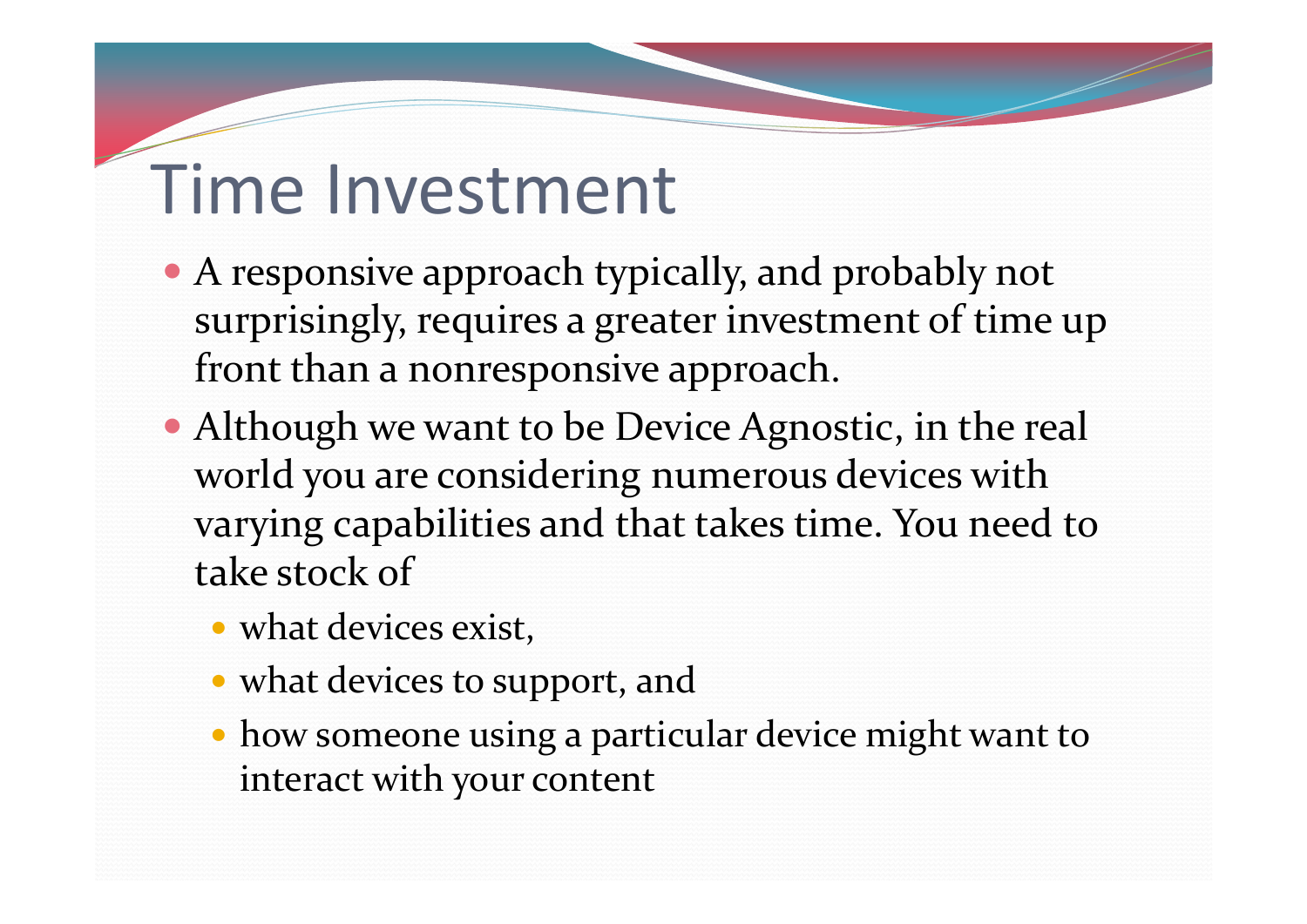## Time Investment

• Remember – Websites are there to provide you with the content you need or wanted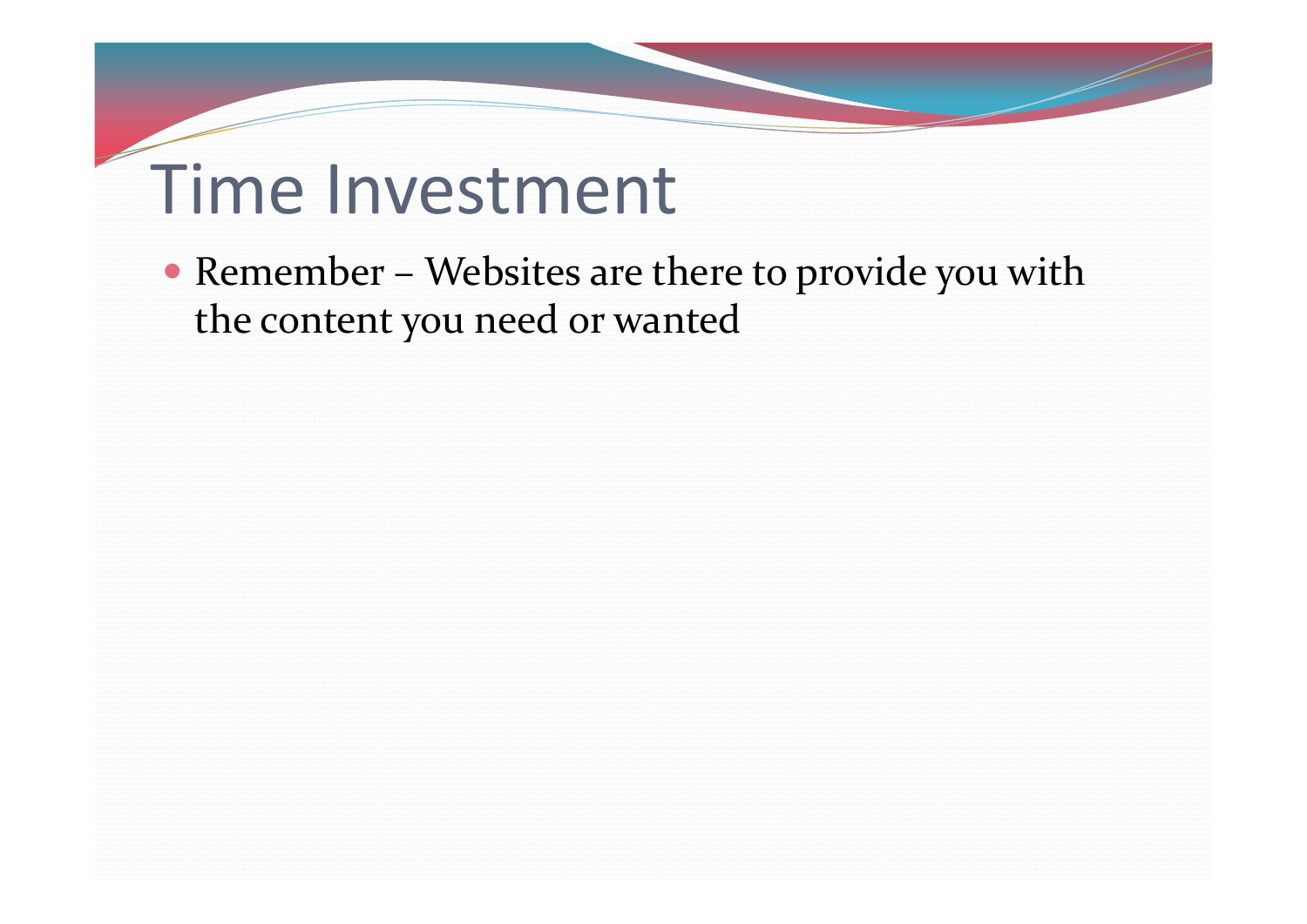# Support

- Building <sup>a</sup> responsive site from the desktop down, as it is still most often done, presents <sup>a</sup> problem for many mobile devices.
- While modern WebKit browsers have good suppor<sup>t</sup> for media queries, many other popular mobile browsers do not.
- If you start with the desktop experience, those devices will be greeted with the desktop version of the site assuming they can handle it.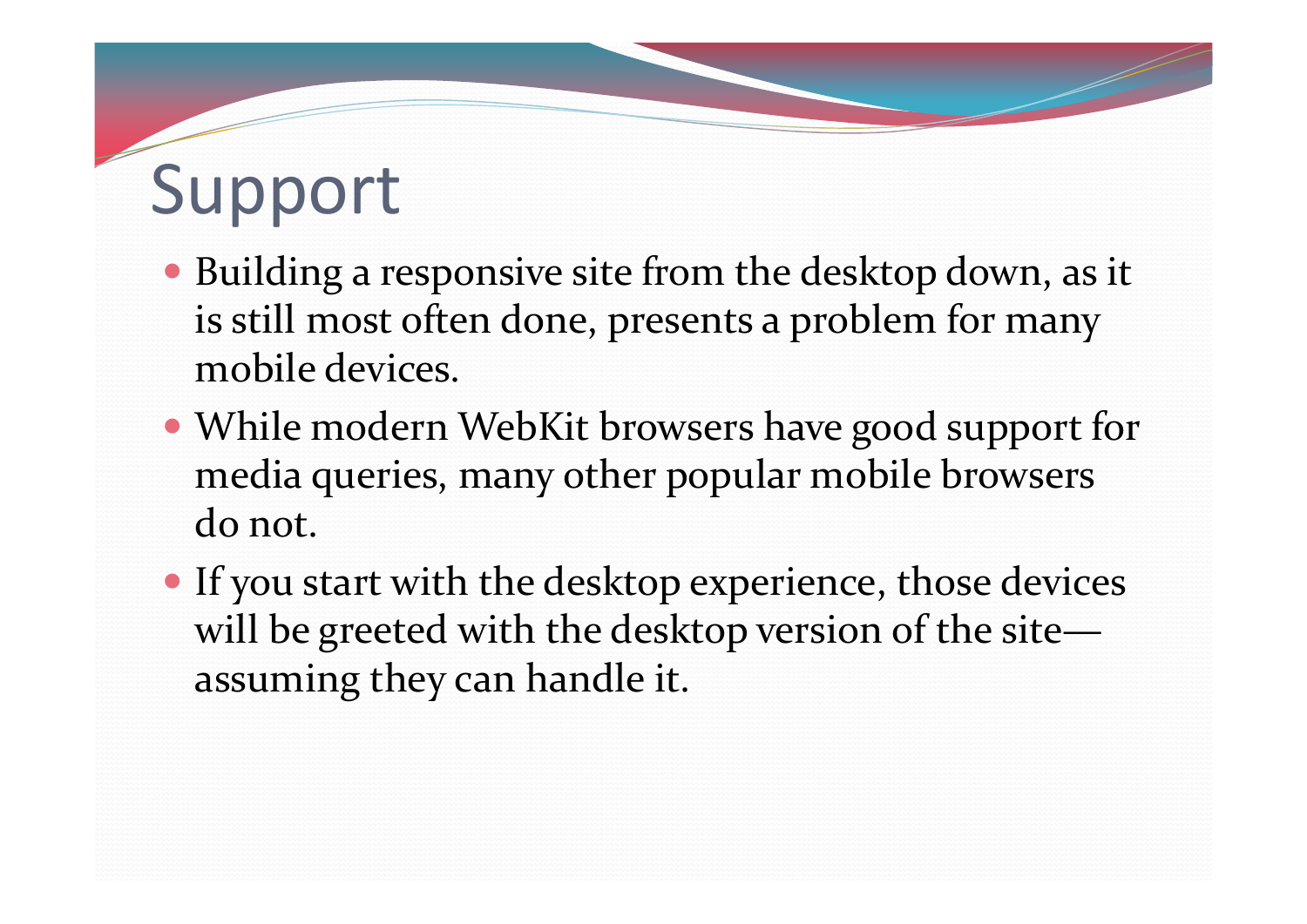# Support

 If you want to capitalize on the ubiquity of the Web, building for the least capable browser first is the only responsible option. There's no guarantee that new and popular devices will be any more capable than current devices.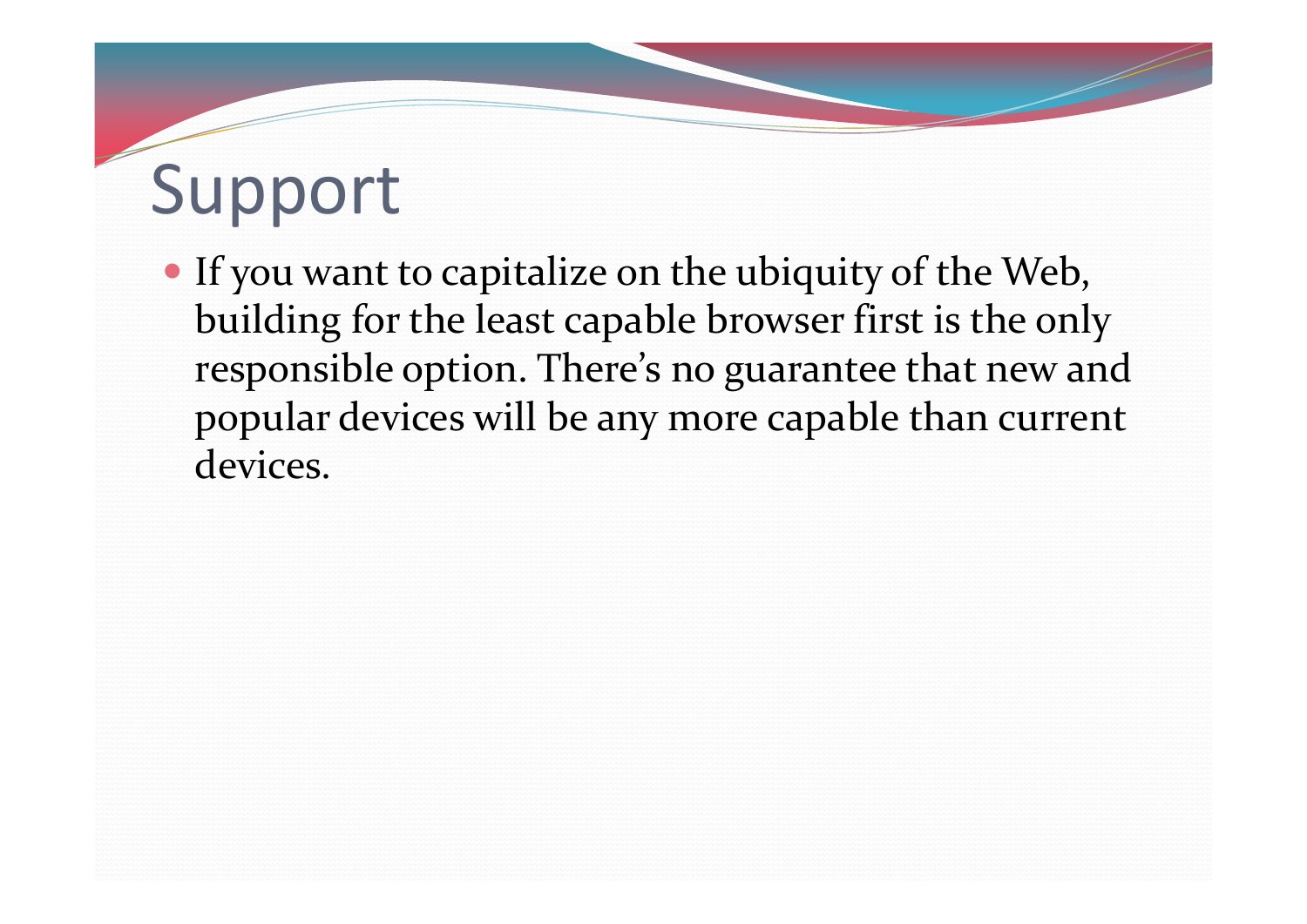# Advertising

- The issue of advertising on responsive sites goes beyond mere technical limitations.
- A fundamental gap exists between how the industry is structured today, and where it needs to be tomorrow. Networks, clients, agencies— all of them need to be educated on how to create ads that will appear in different sizes on different devices.
	- Creating Advertising Content cost Money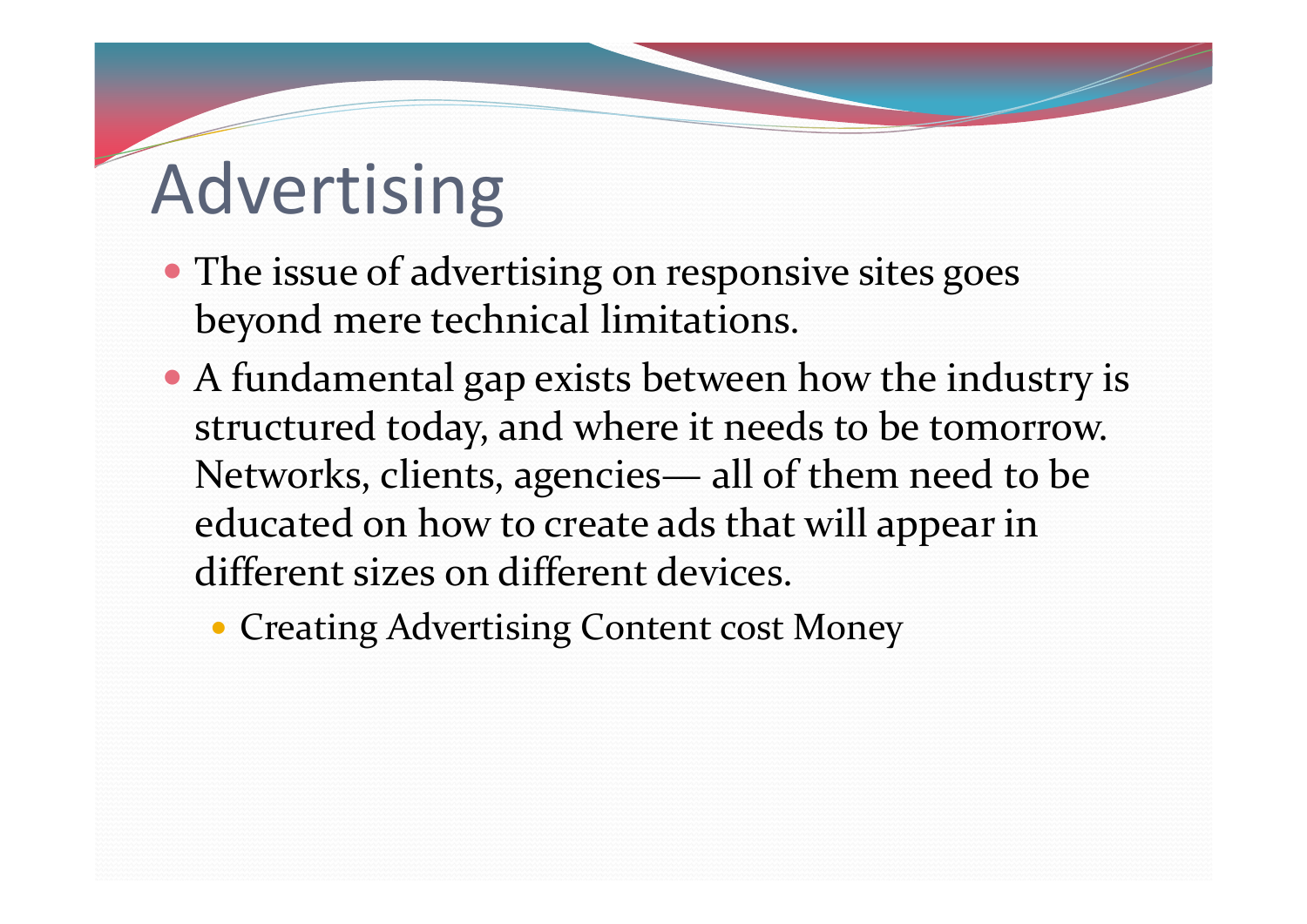## **Conclusion**

- Despite the limitations of our current tools and mindset, don't dismiss the potential of responsive design.
- When used carefully, and in conjunction with the right techniques, <sup>a</sup> responsive approach can be the starting point for most sites.
- Just remember that being responsive is not the destination. A responsive approach is <sup>a</sup> big piece of the puzzle, but in the end it's just one piece.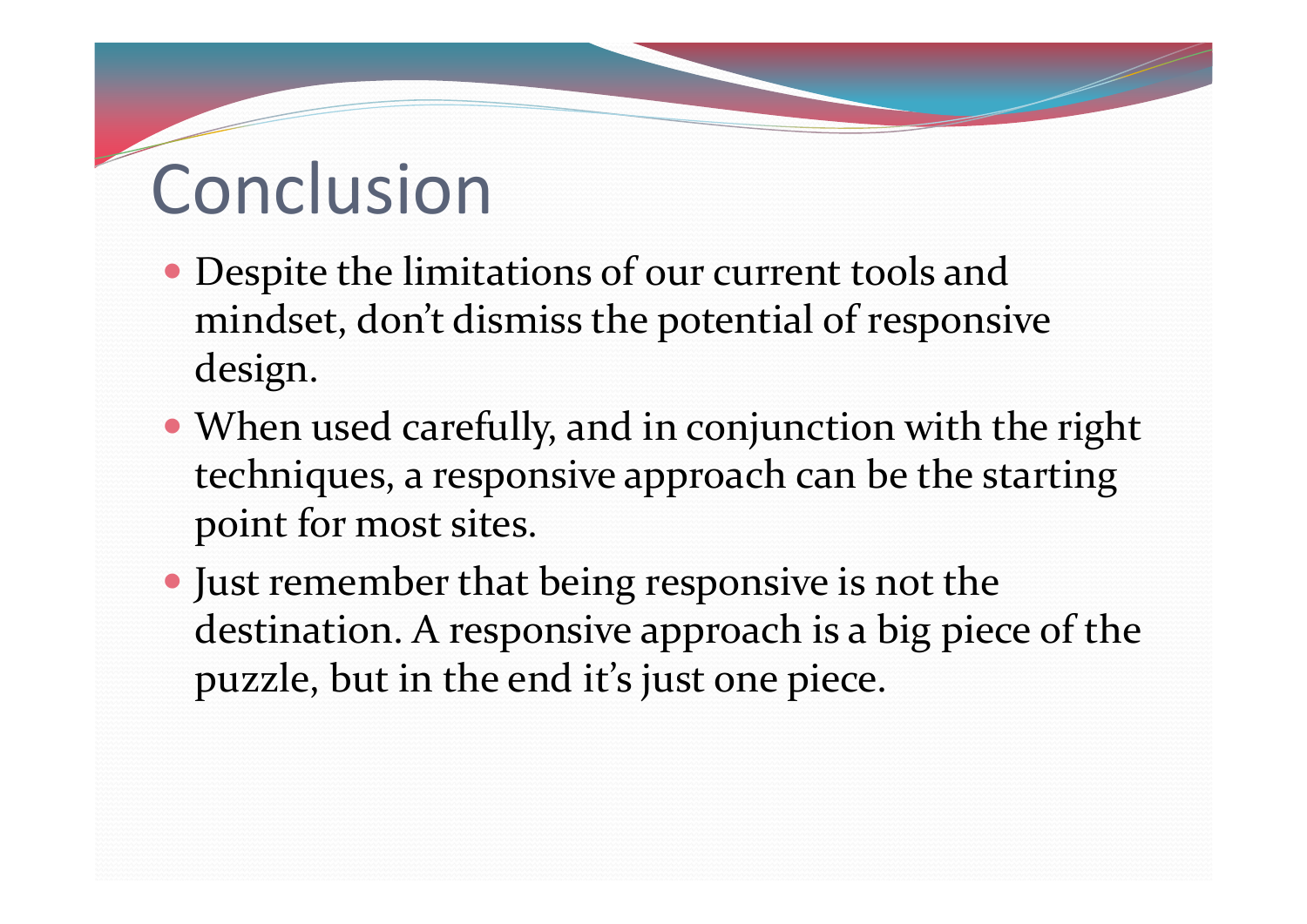# Web Analytics

- Consider
	- Your site users
	- Your Target users (may not be the same)
- What are the most important devices for you to support?
	- Sitecatalyst
	- Webtrends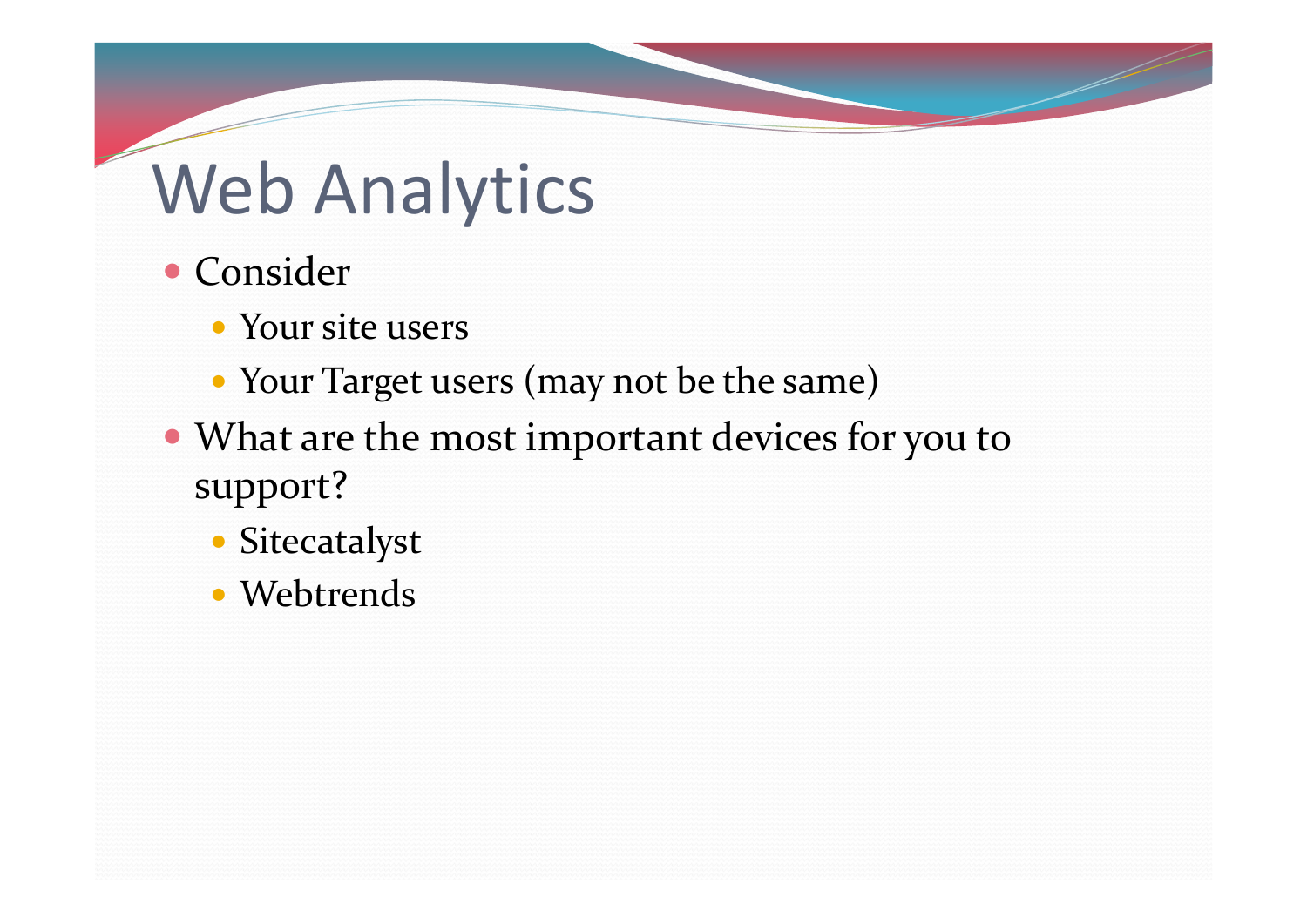# Web Analytics

- Carefully comb through your analytics and see what devices people are using.
- Find the behaviors. For example, are there devices that are used frequently, but in shorter sessions? Perhaps the experience needs to be improved for them.
	- Mobile devices used for shopping
	- Desktop used for buying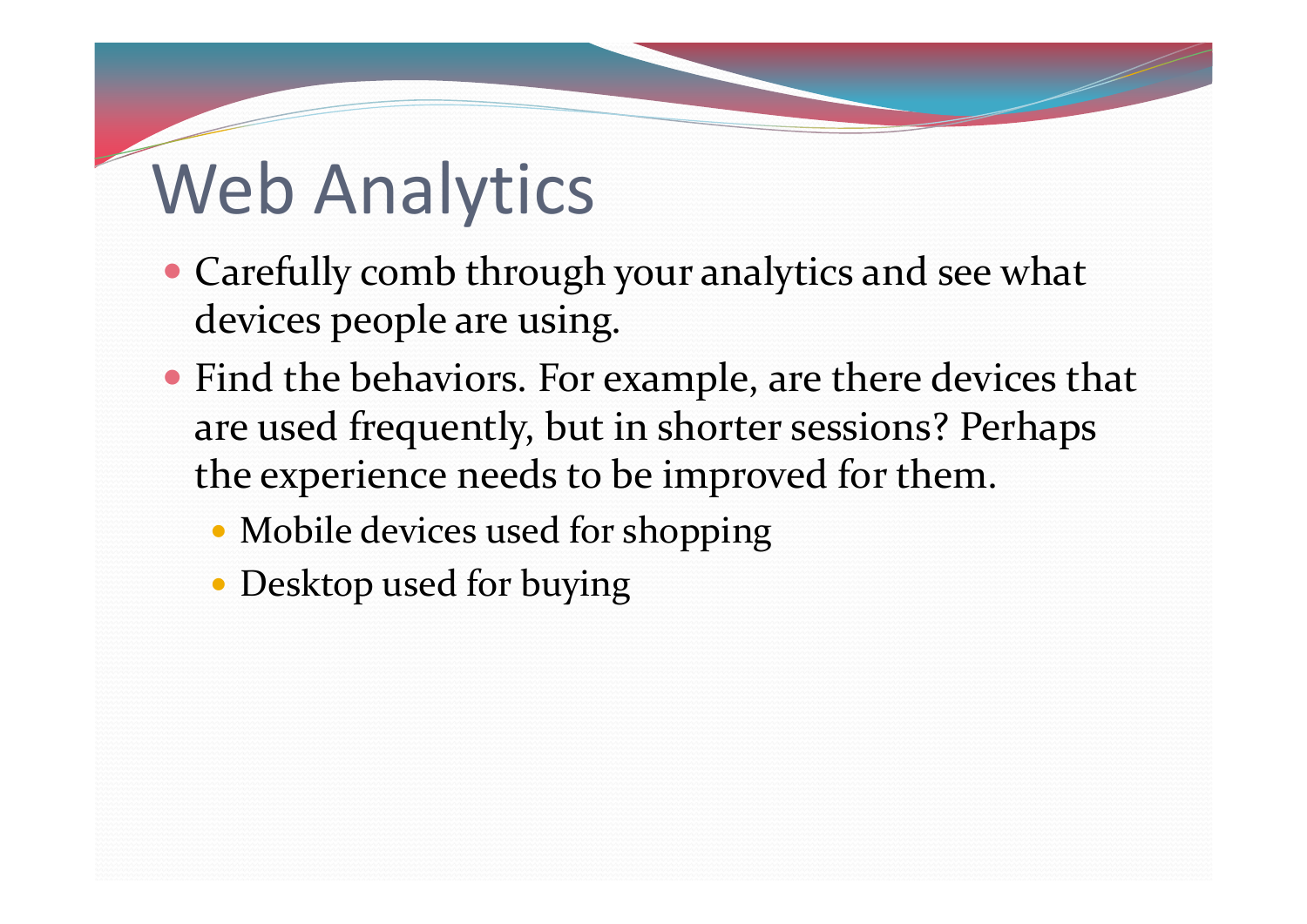- A word of caution: Be very careful that you are considering all factors when drawing conclusions from your site's analytics.
- Devices vary dramatically in how they communicate with your analytics program of choice as it attempts to collect data. This can lead to stats that are skewed in one direction or the other.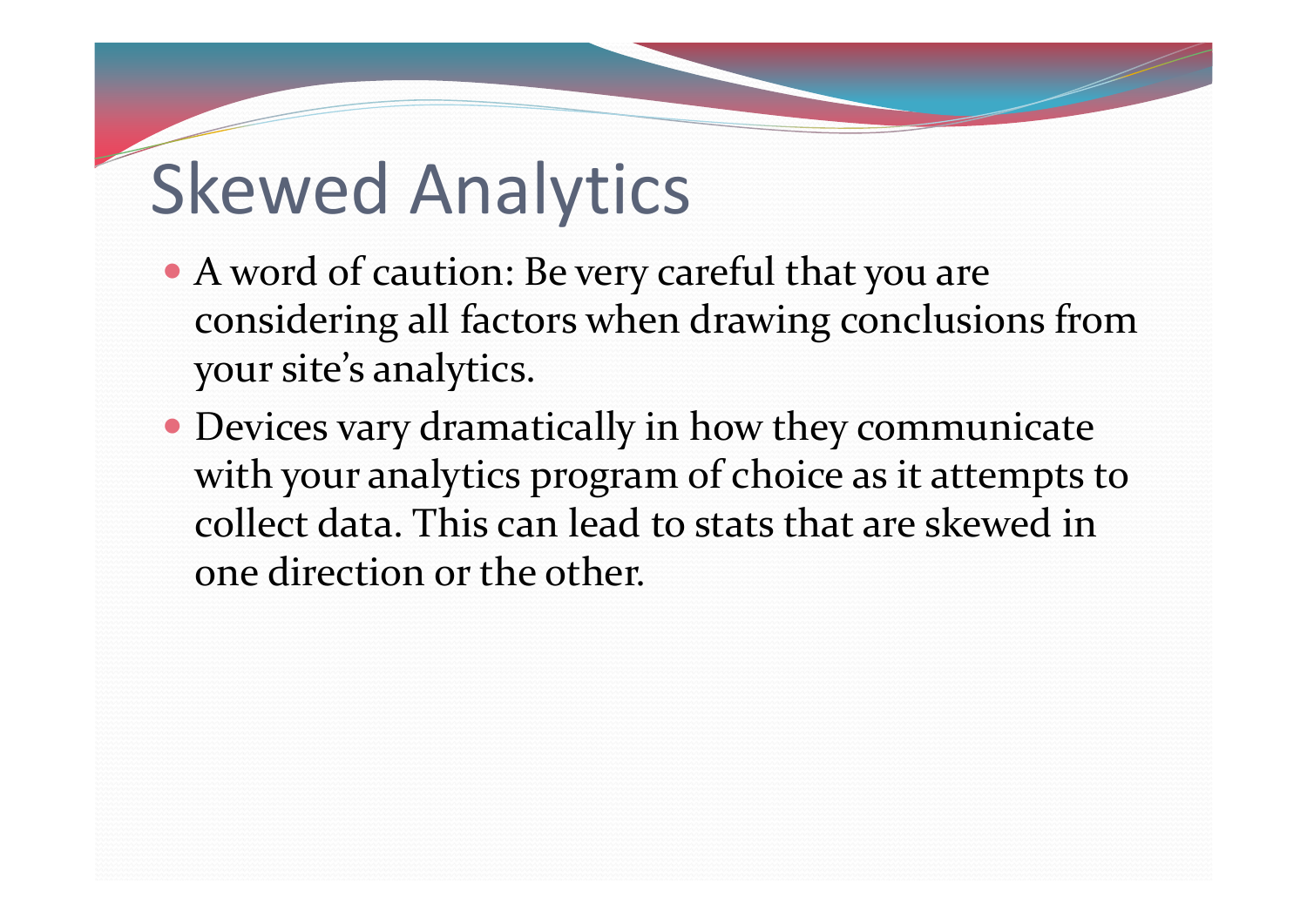- A common analytics approach is to bind JavaScript to <sup>a</sup> <sup>p</sup>ixel on the page(s)
	- What is JavaScript is turned off?
	- Many mobile devices lack suppor<sup>t</sup> for JavaScript.
	- Some devices have partial suppor<sup>t</sup> for JavaScript.
	- Some that do have JavaScript turned off by default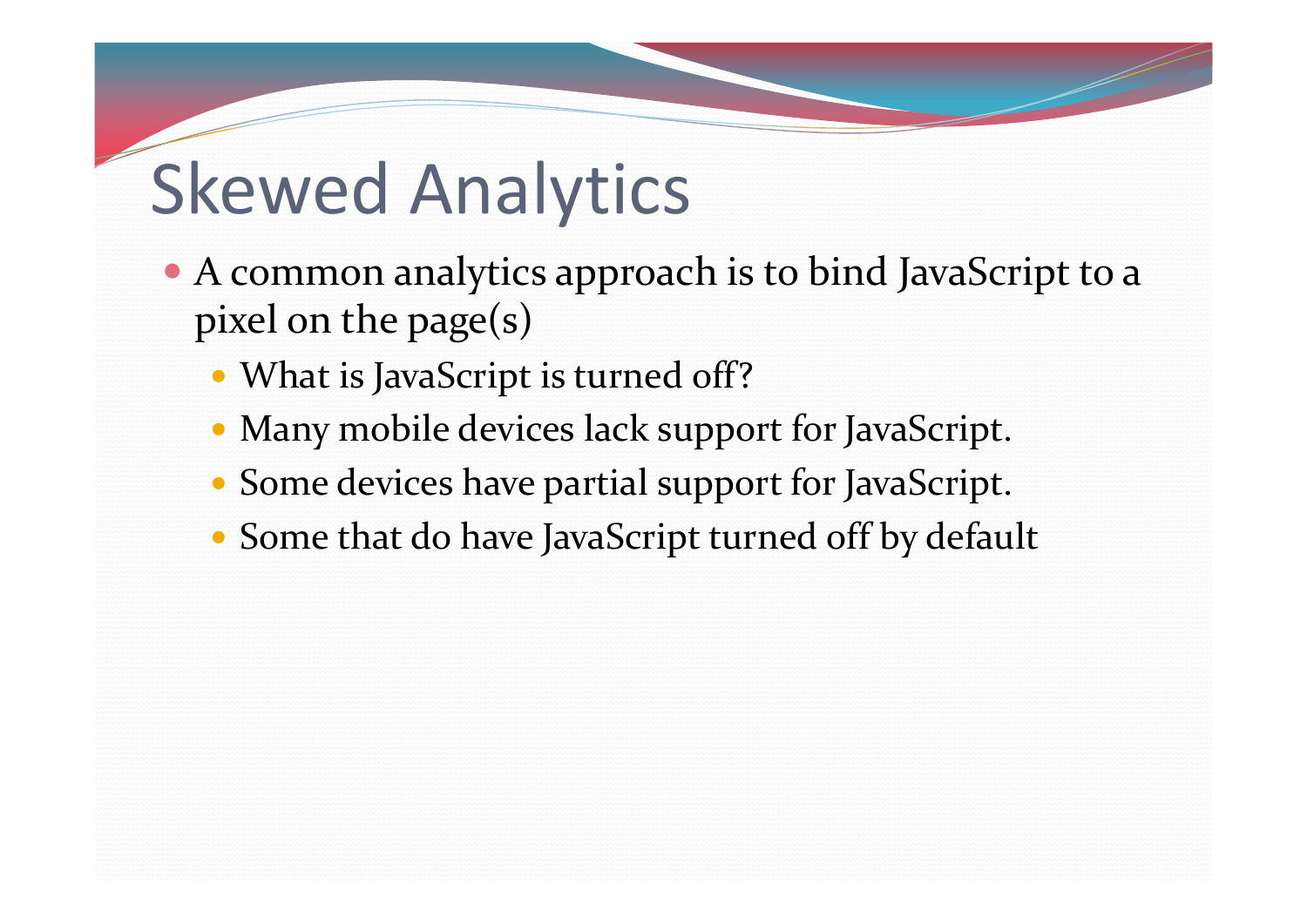● Be wary of self-fulfilling prophecies. If you haven't optimized your site for different platforms and browsers, don't be surprised if that portion of your traffic is very low.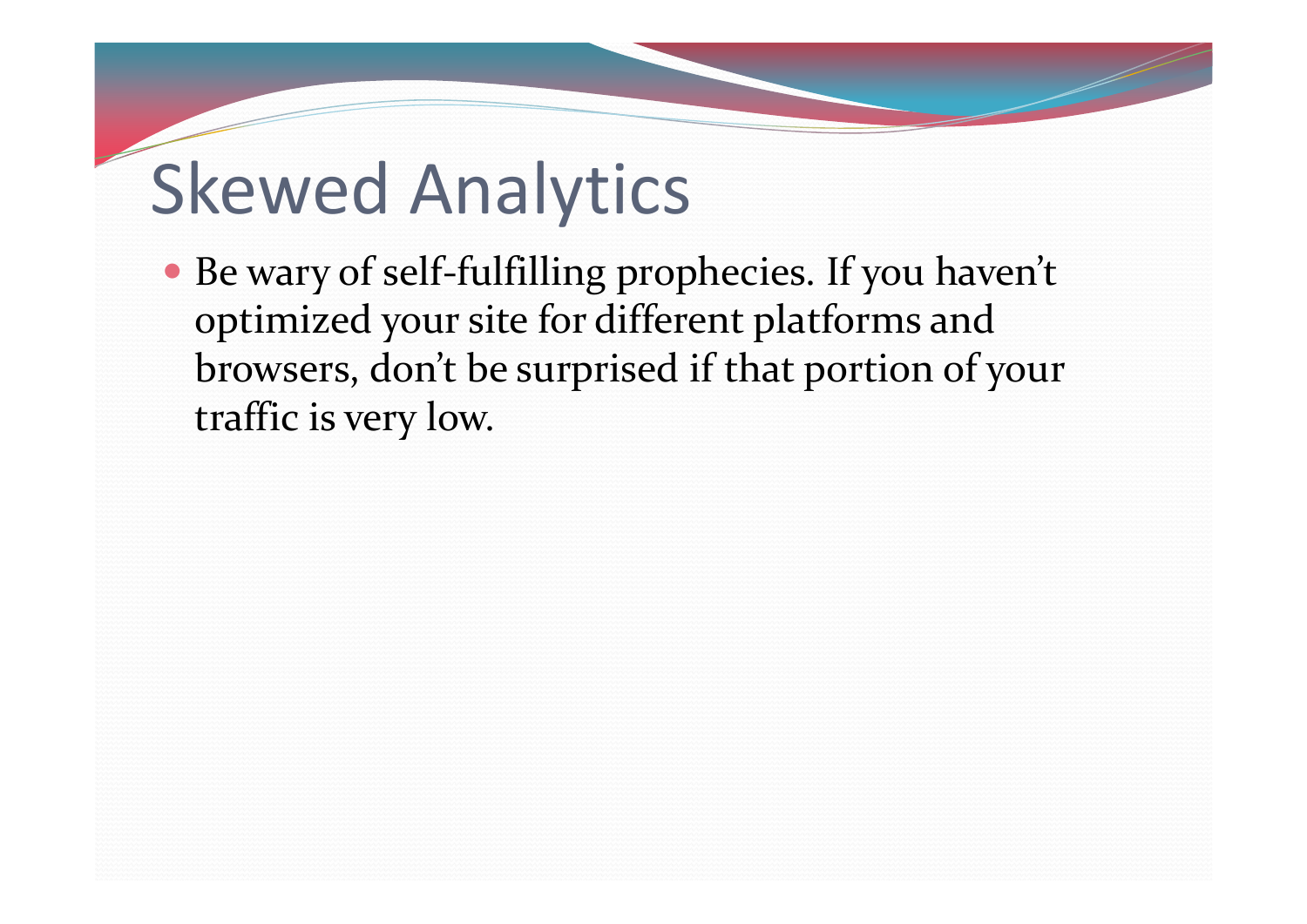- Market stats can also be skewed. Consider BlackBerry.
	- Blackberry routes all its traffic through its proxy servers in Canada.
	- This make it looks like all users of Blackberry come from Canada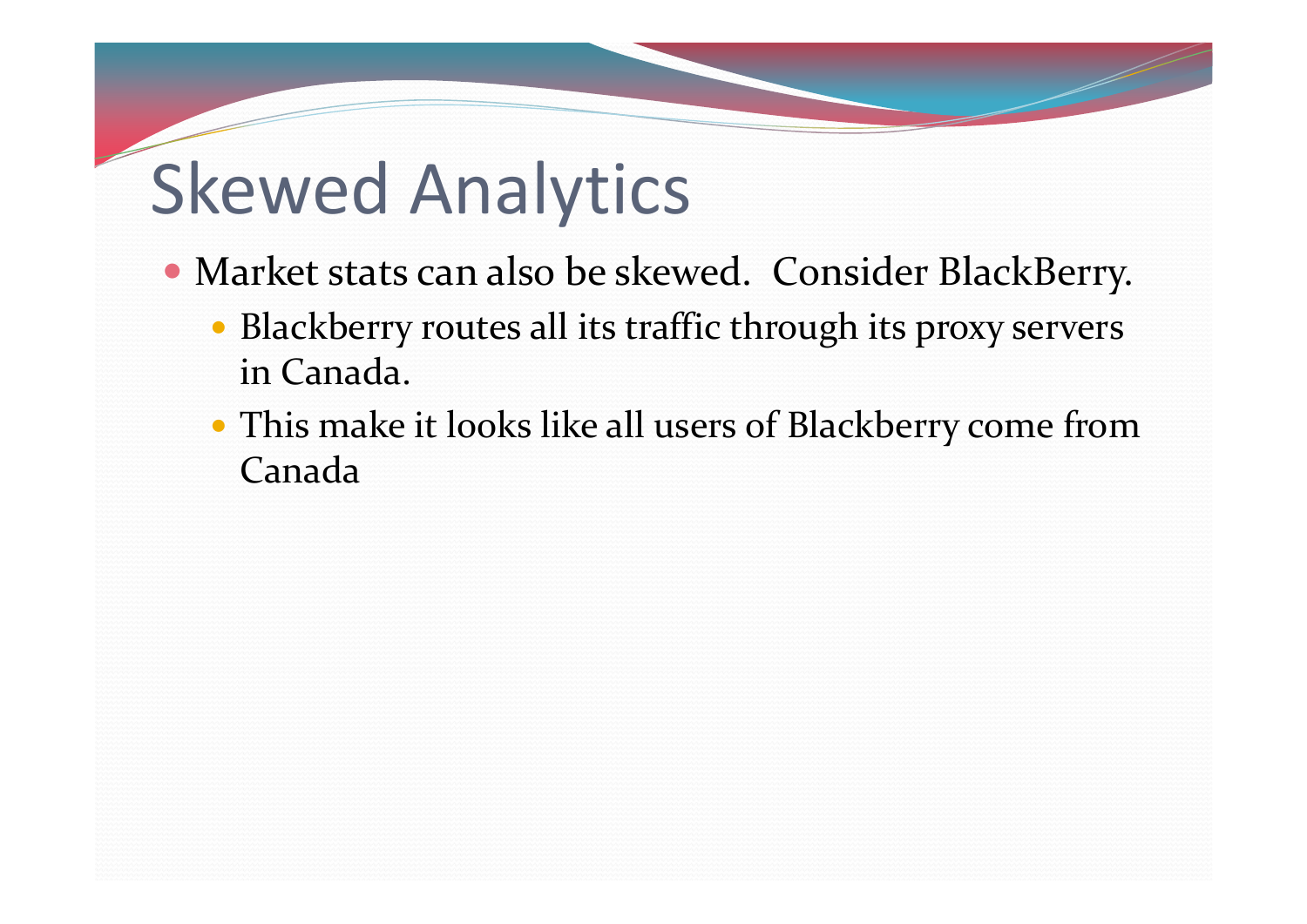# One Site or Two?

- We have already discussed that the ideal case is that I have one site that suppor<sup>t</sup> all devices.
	- But Mobile Sites and Desktop Sites can co-exists
- Desktop focused websites
	- Different performance solutions to Mobile
- Mobile focused websites
	- Can isolate mobile feature consideration
- **Downside** 
	- Not Future Friendly
	- RESS can easily suppor<sup>t</sup> this model and hide it from the user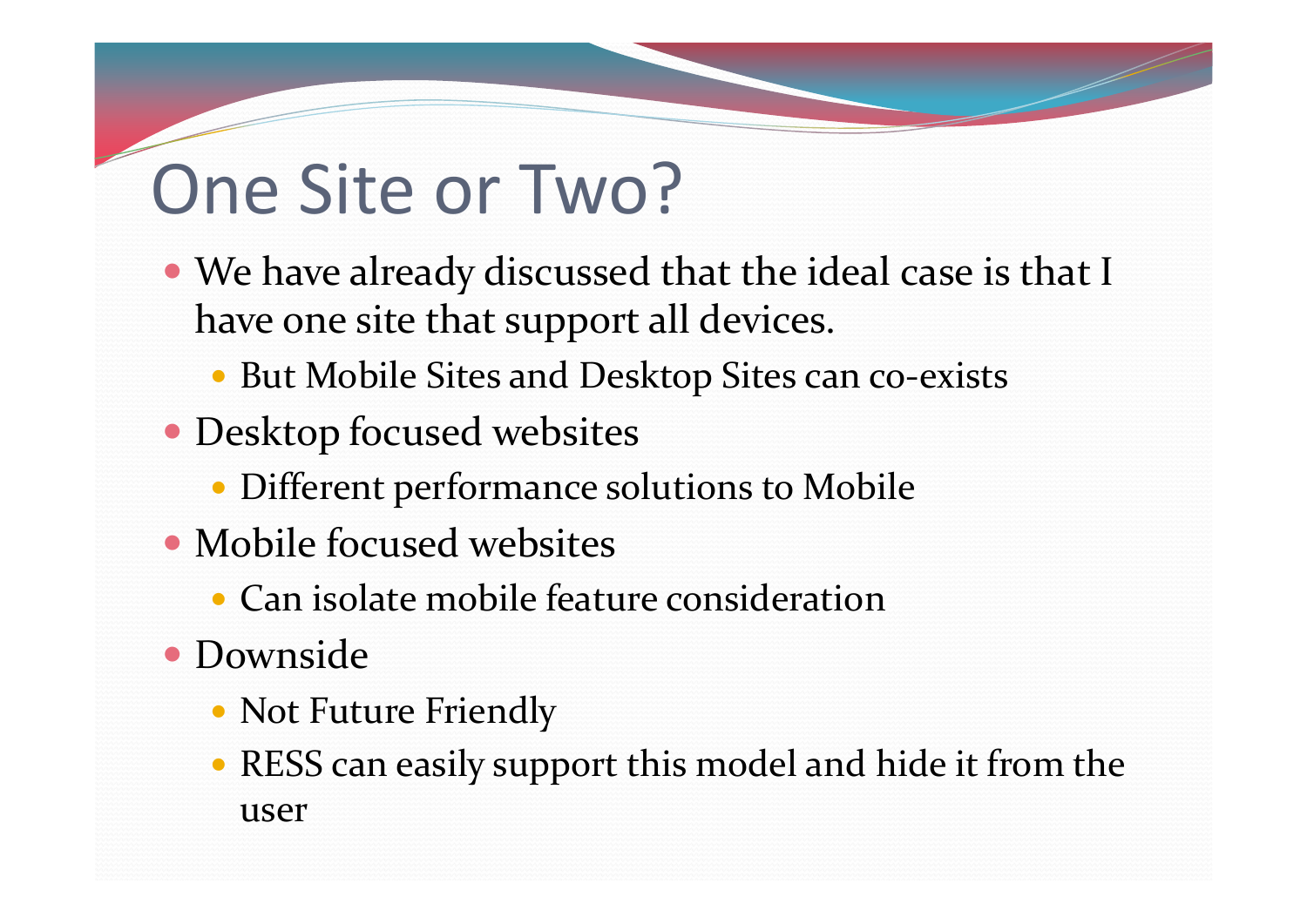## One Site or Two?

- **Downside** 
	- Not Future Friendly
	- RESS can easily suppor<sup>t</sup> this model and hide it from the user
- Upside
	- Can provide <sup>a</sup> simpler migration to full Responsive Design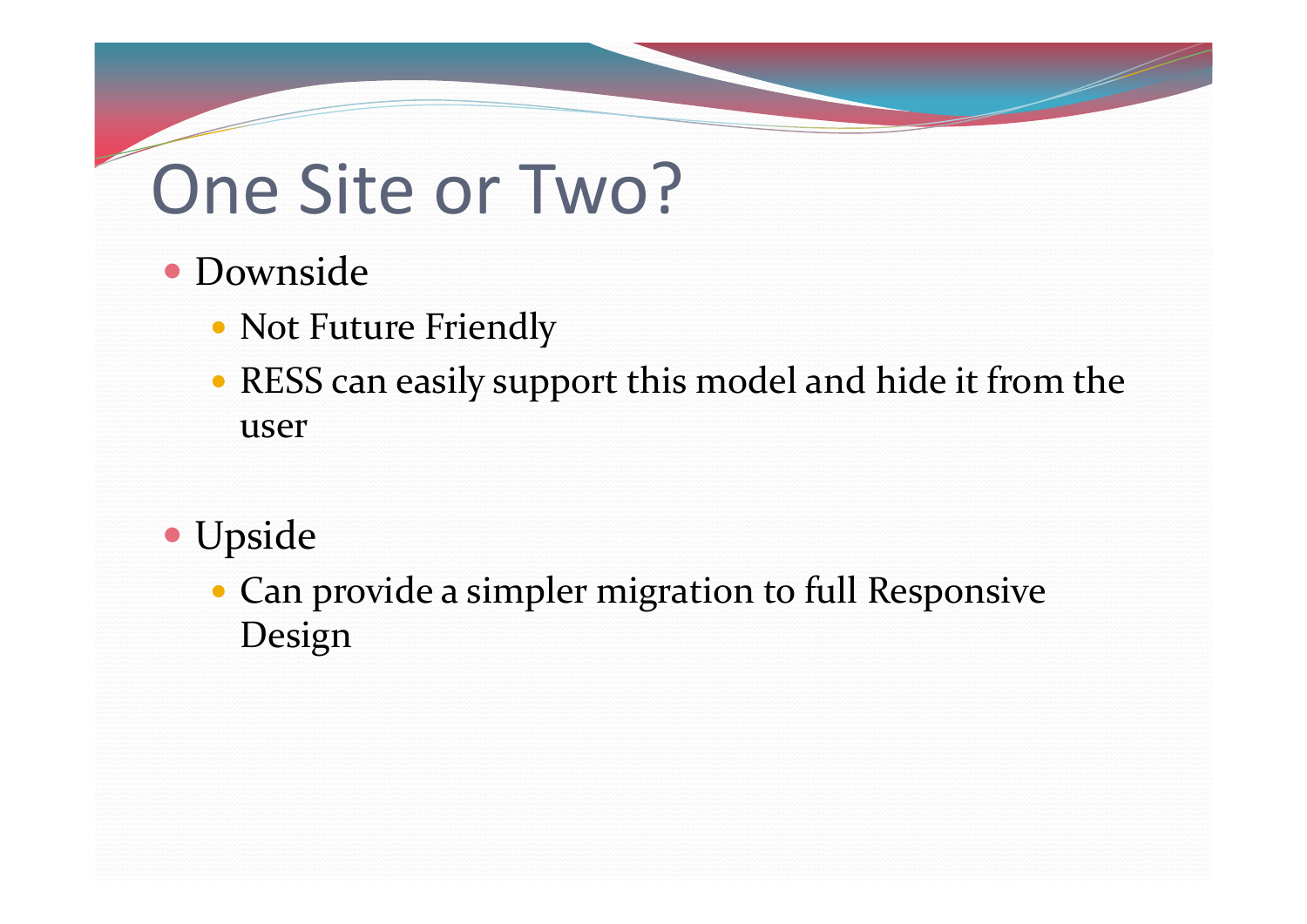## Mobile Statistics

• So how many of you have already taken CSE 380?

- To understand trends, usage, … you need to understand Probability and Statistics?
- Consider taking Data Mining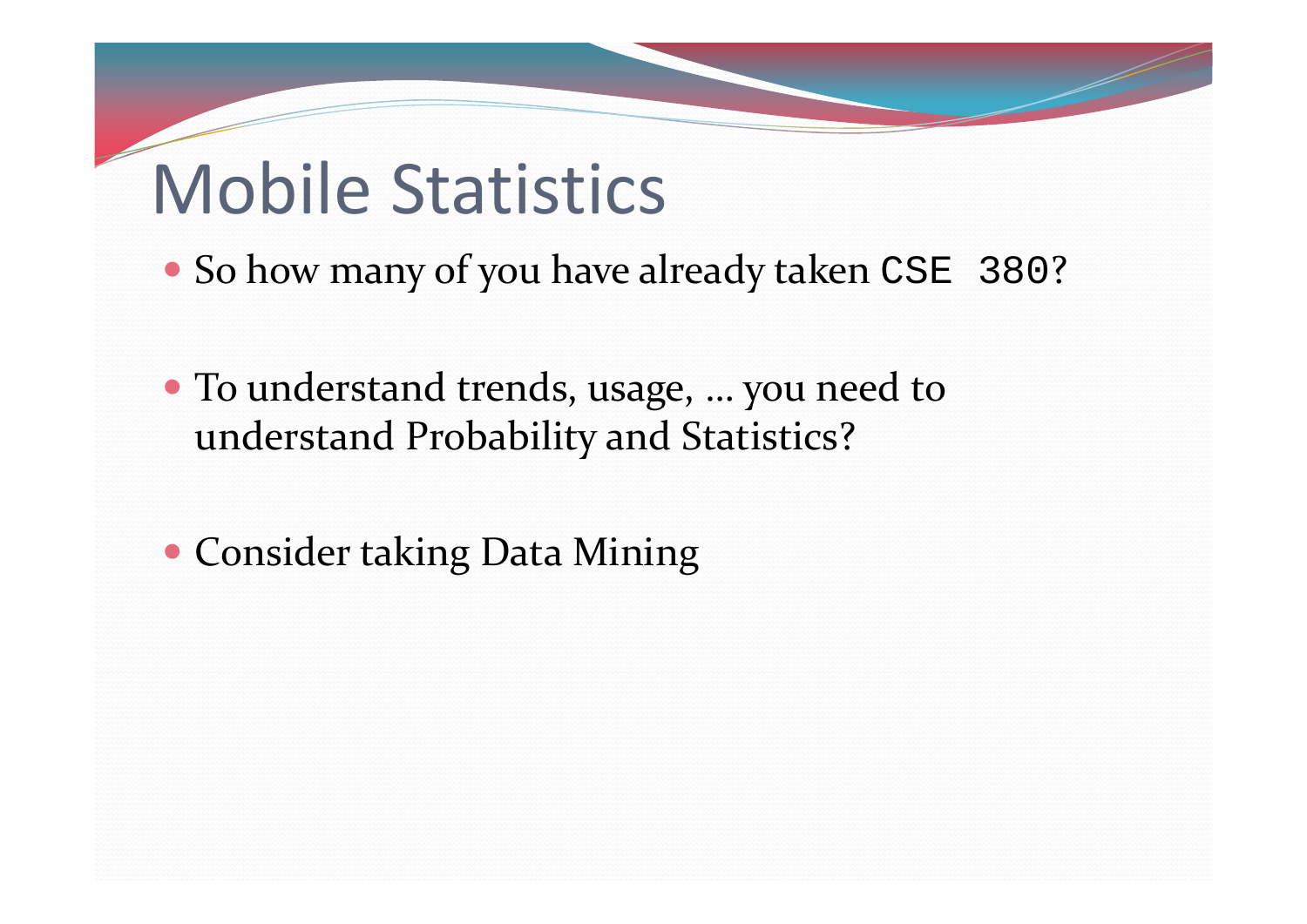## Mobile Statistics

- Three Metrics to Consider
	- Mobile Web Metrics
	- Demographic Surveys
	- Installed Base Market Share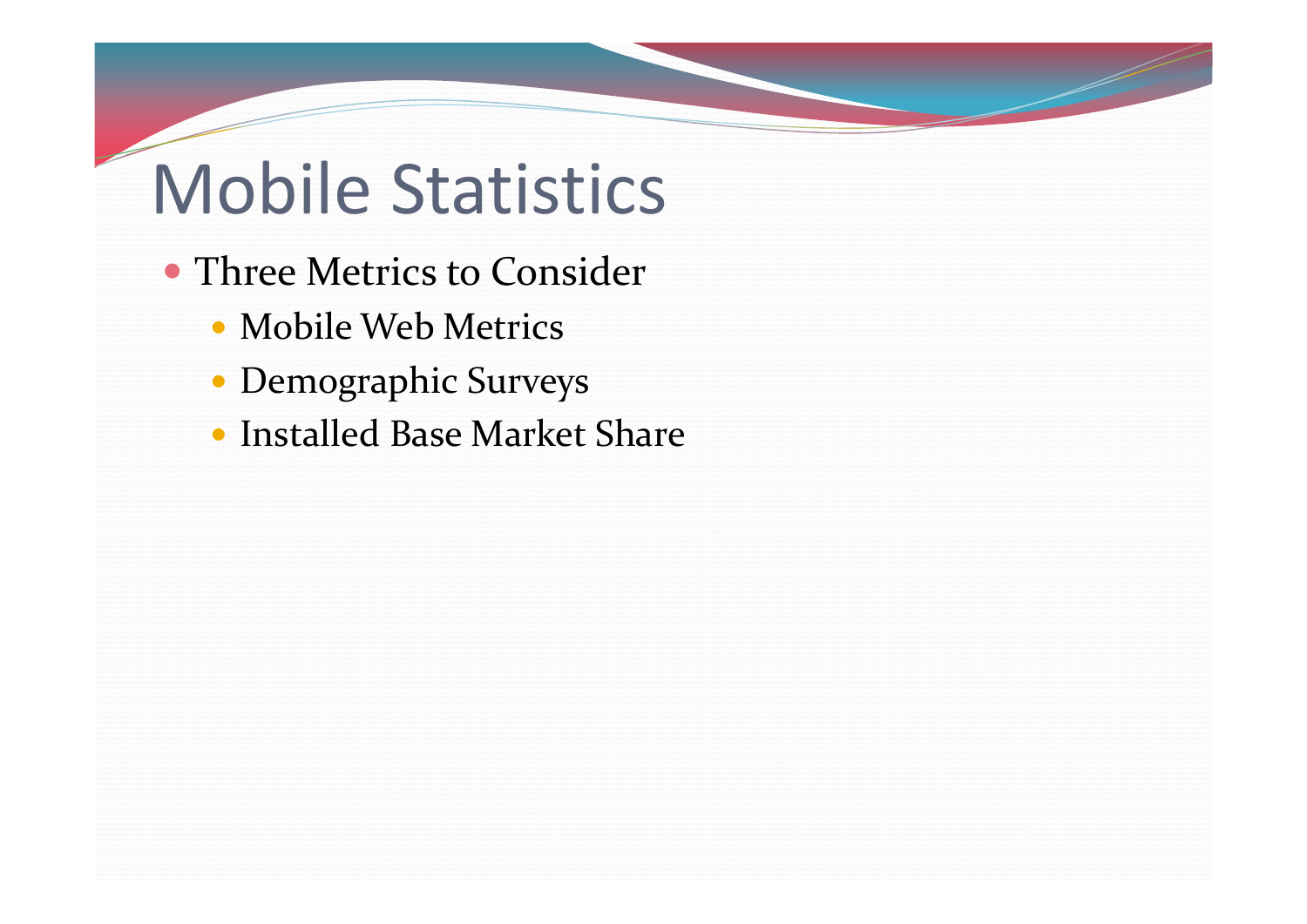# Mobile Web Metrics

- Mobile web metrics tell you which devices and browsers are being used to access the Web.
- This is an incredibly important metric.
- If <sup>a</sup> large segmen<sup>t</sup> of the population own the same type of device, but no one uses it to browse the Web, then why would you optimize web performance for that device?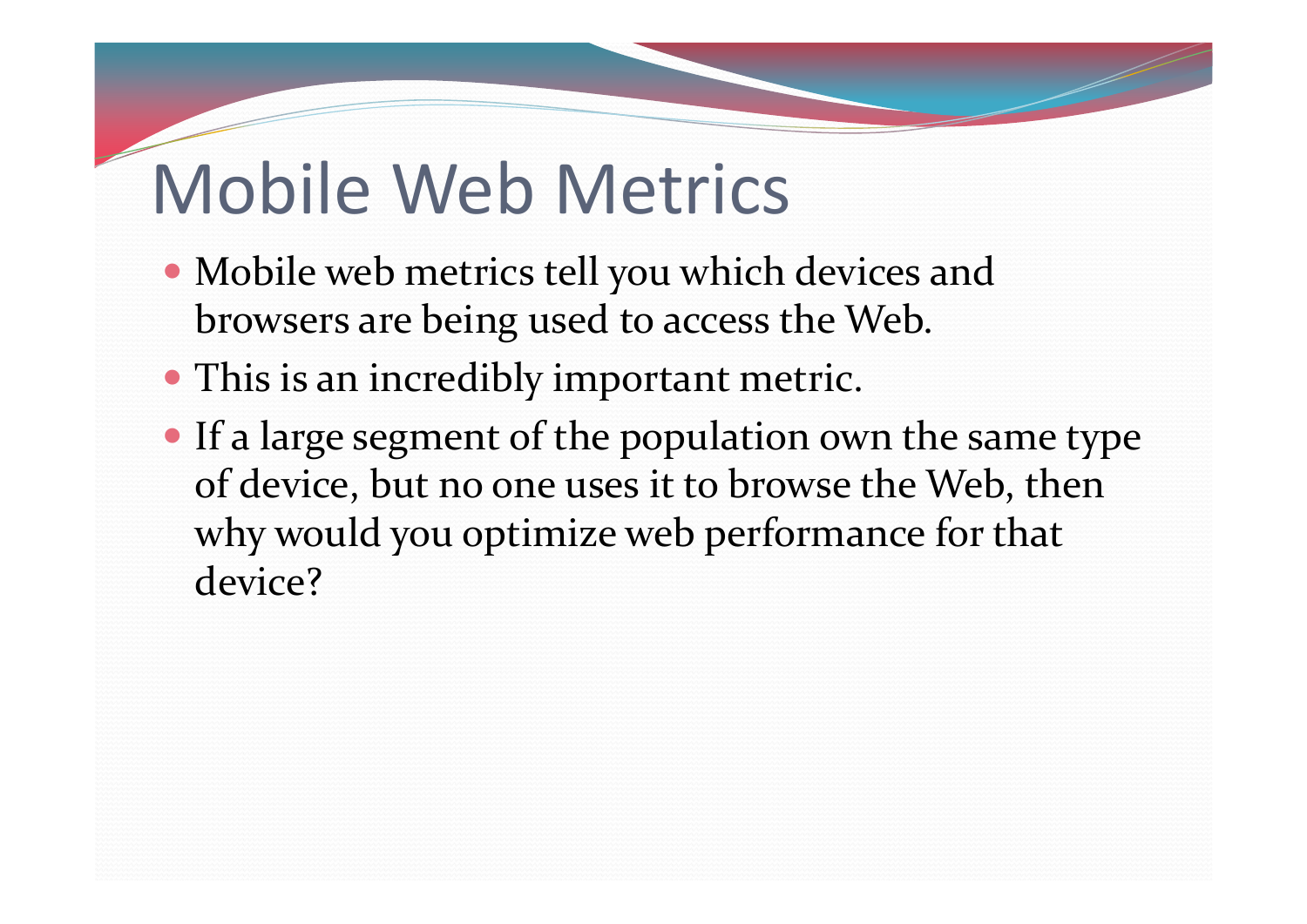# Demographic Surveys

- Demographic surveys help you to identify how people use different devices
- People of different ages, backgrounds and income levels may use devices in very different ways
- Understanding their behaviour ensures that your site will not only work on their device, but also fit your target audience's needs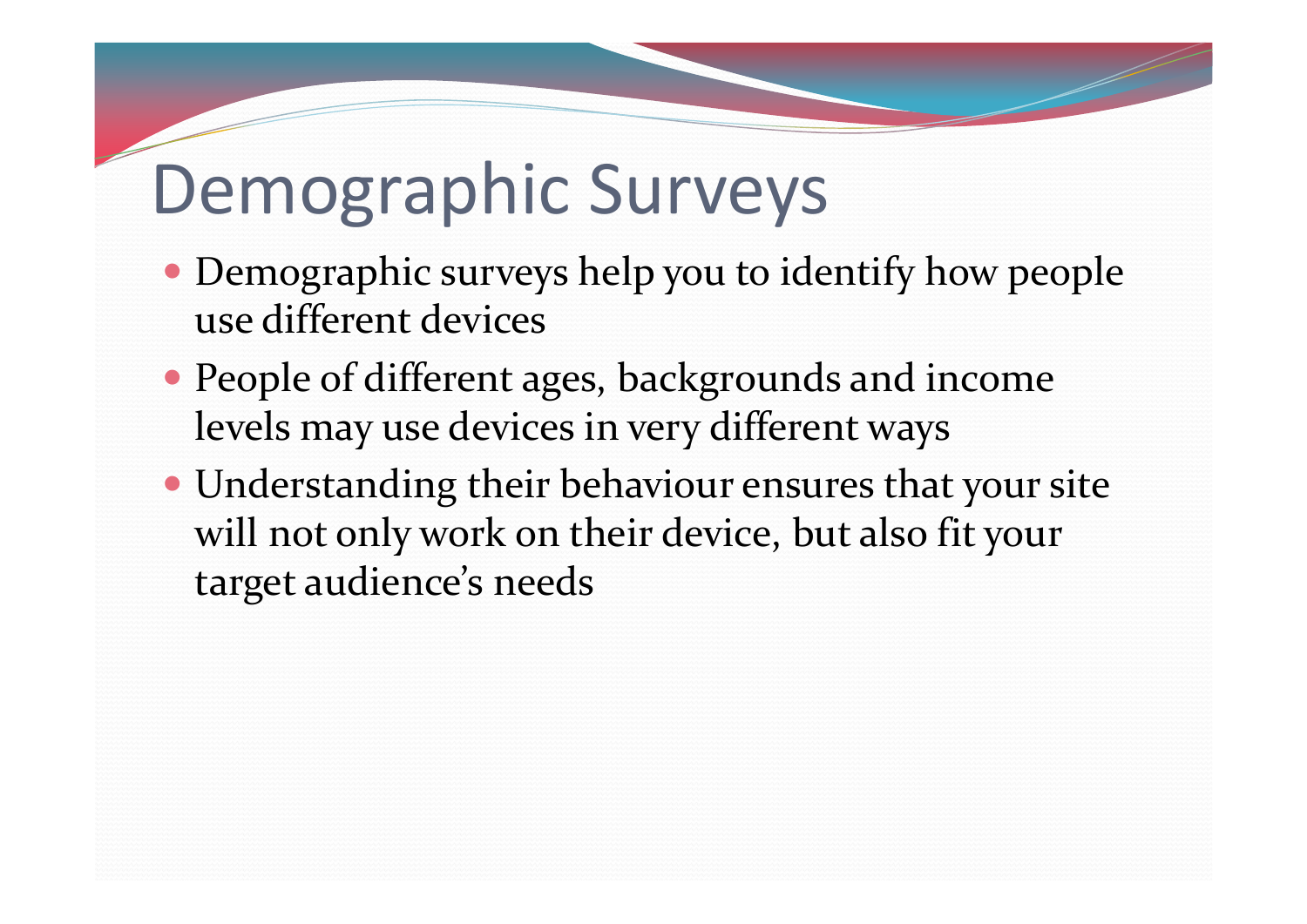### Installed Base Market Share

- Stats about installed base market share look at howmany devices are being used— not just sold.
- It's important to pair this information with the information provided by mobile web metrics and demographic surveys.
- Try to find that sweet spo<sup>t</sup> where the installed base is high within your specific target market.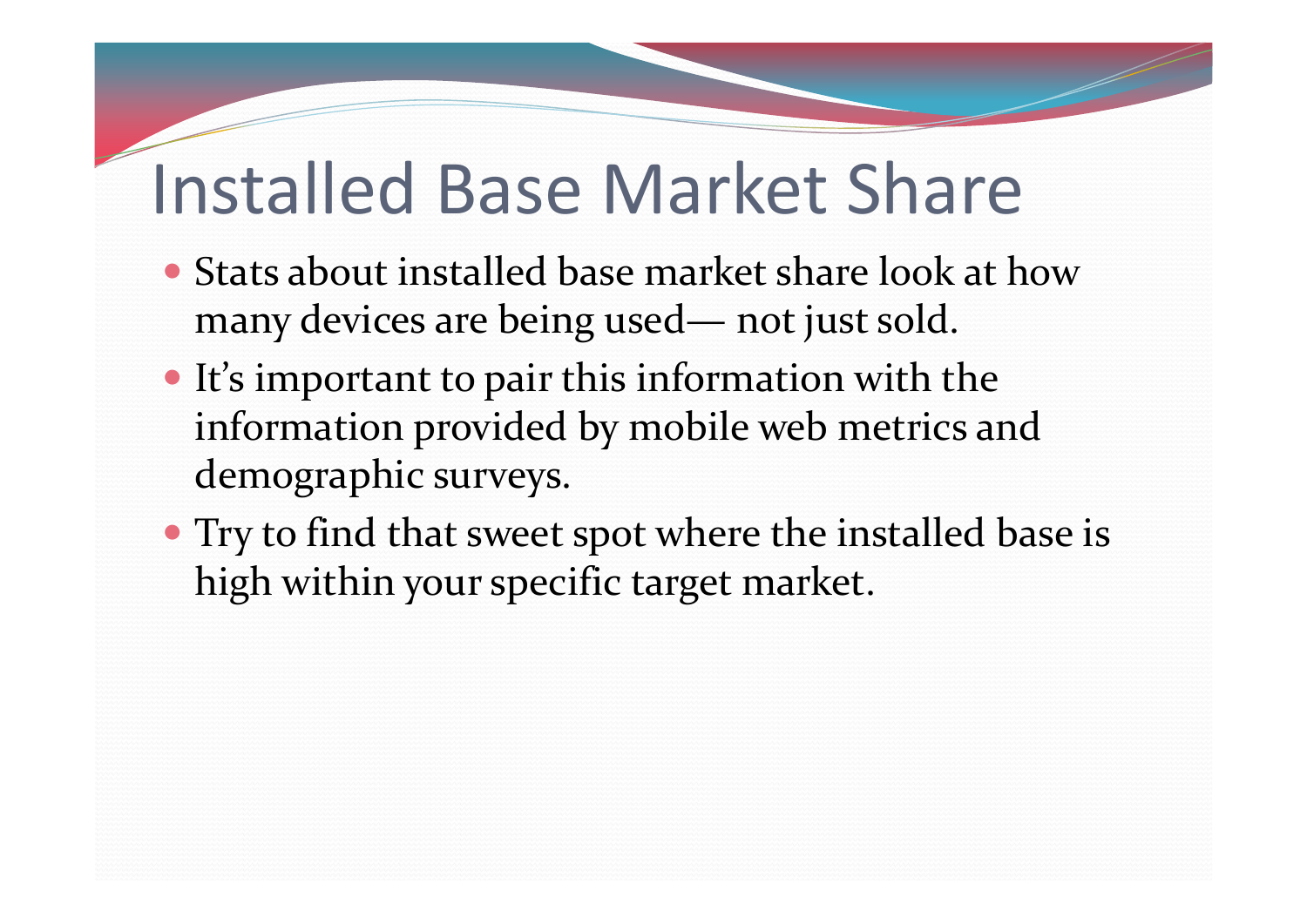# Mobile Web Metrics

- Remember that Responsive Web Design is not just about Mobile.
- You have to pay attention to desktop, TV and other larger Web enabled devices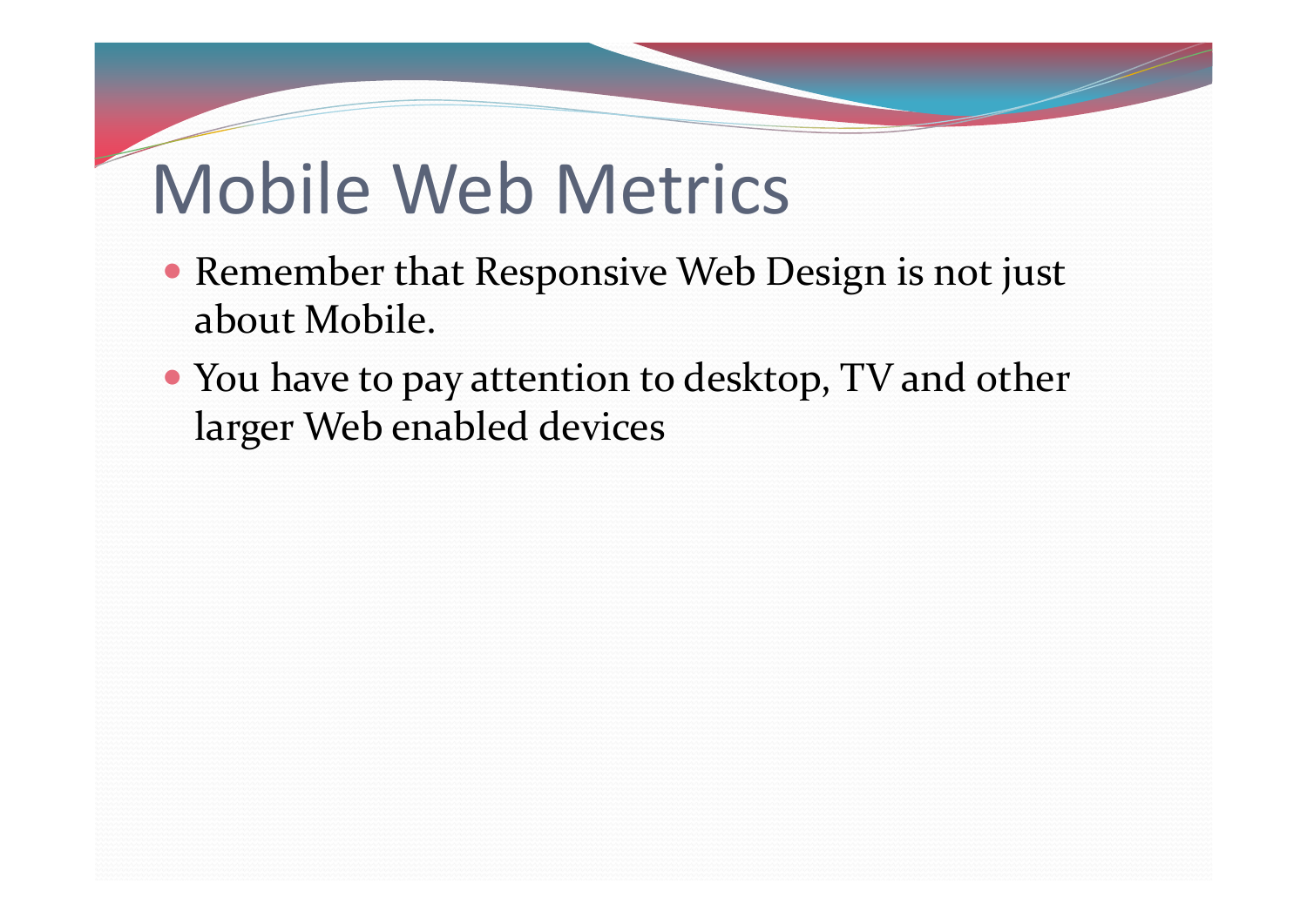## Consider the Content

- Ultimately it is the content that drives you to <sup>a</sup> sites
	- Information
	- Images
	- Music
	- Videos
- But we have typically designed the site without thinking about the content. We think about the layout first and content second